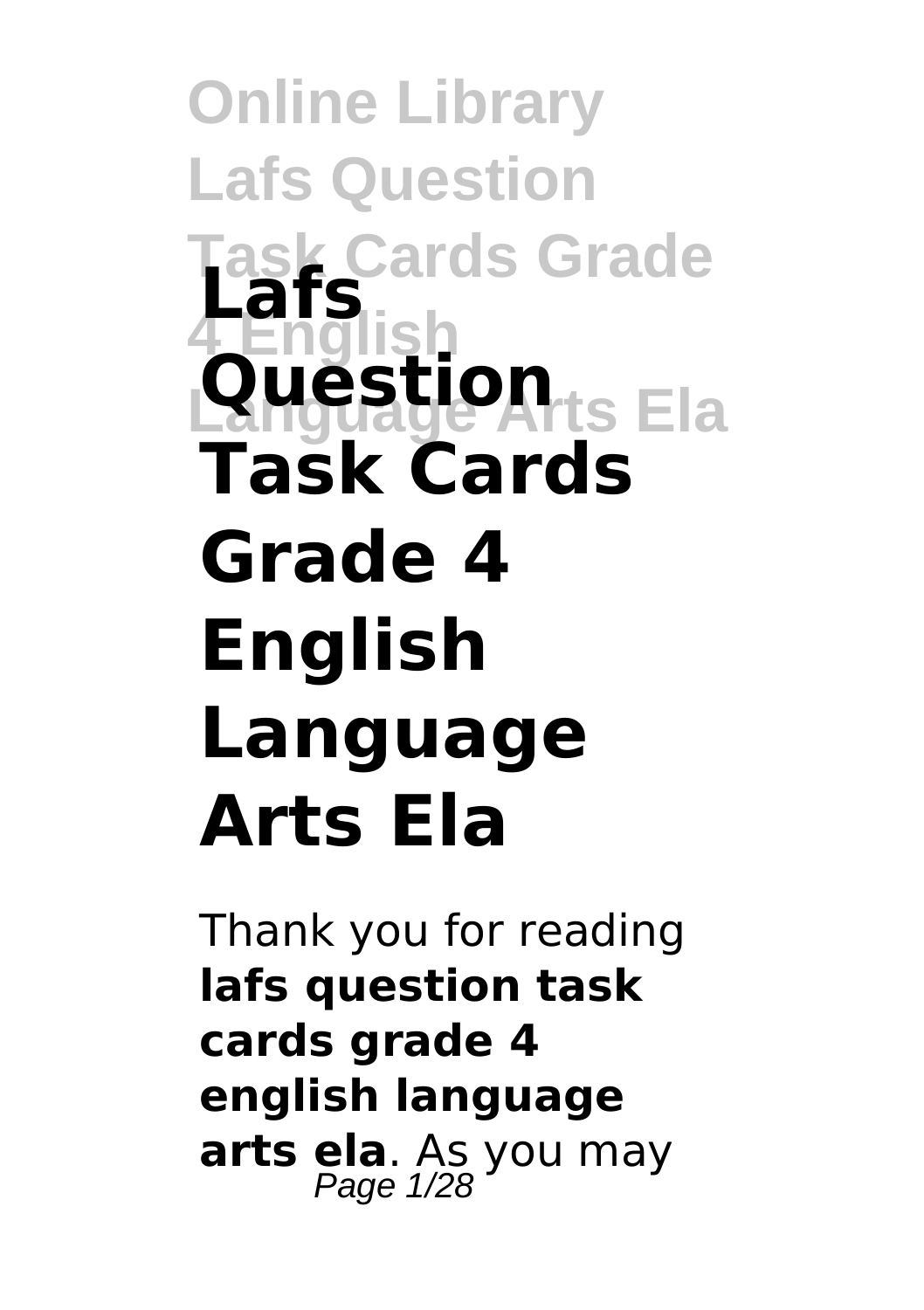know, people haveade **search hundreds times Lor their chosen novels**<br>like this lafs question for their chosen novels task cards grade 4 english language arts ela, but end up in harmful downloads. Rather than reading a good book with a cup of coffee in the afternoon, instead they juggled with some harmful virus inside their laptop.

lafs question task cards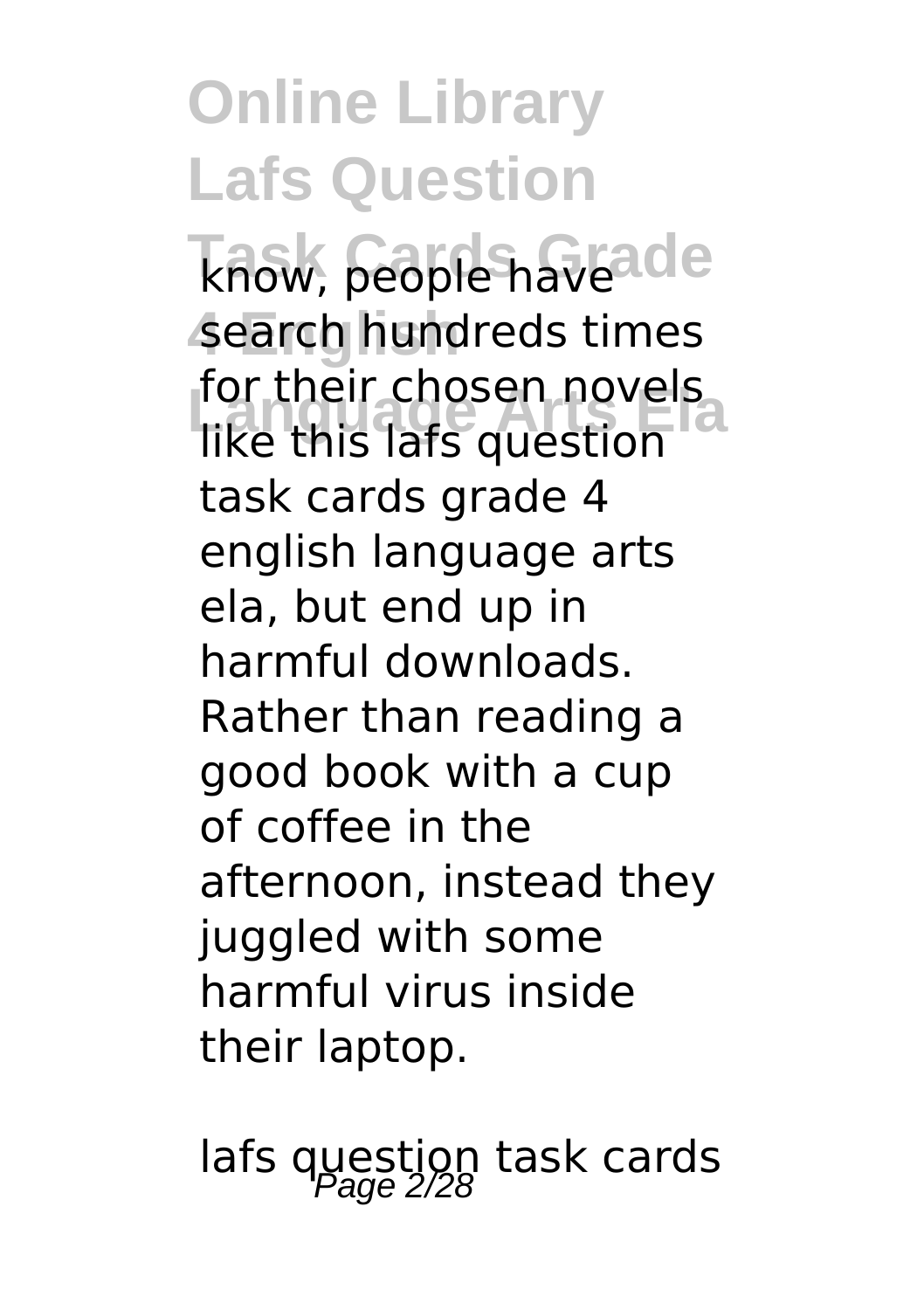**Online Library Lafs Question Grade 4 english Grade 4 English** language arts ela is **Language Arts Ela**<br>and the collection and online collection an online access to it is set as public so you can download it instantly. Our books collection saves in multiple locations, allowing you to get the most less latency time to download any of our books like this one. Kindly say, the lafs question task cards grade 4 english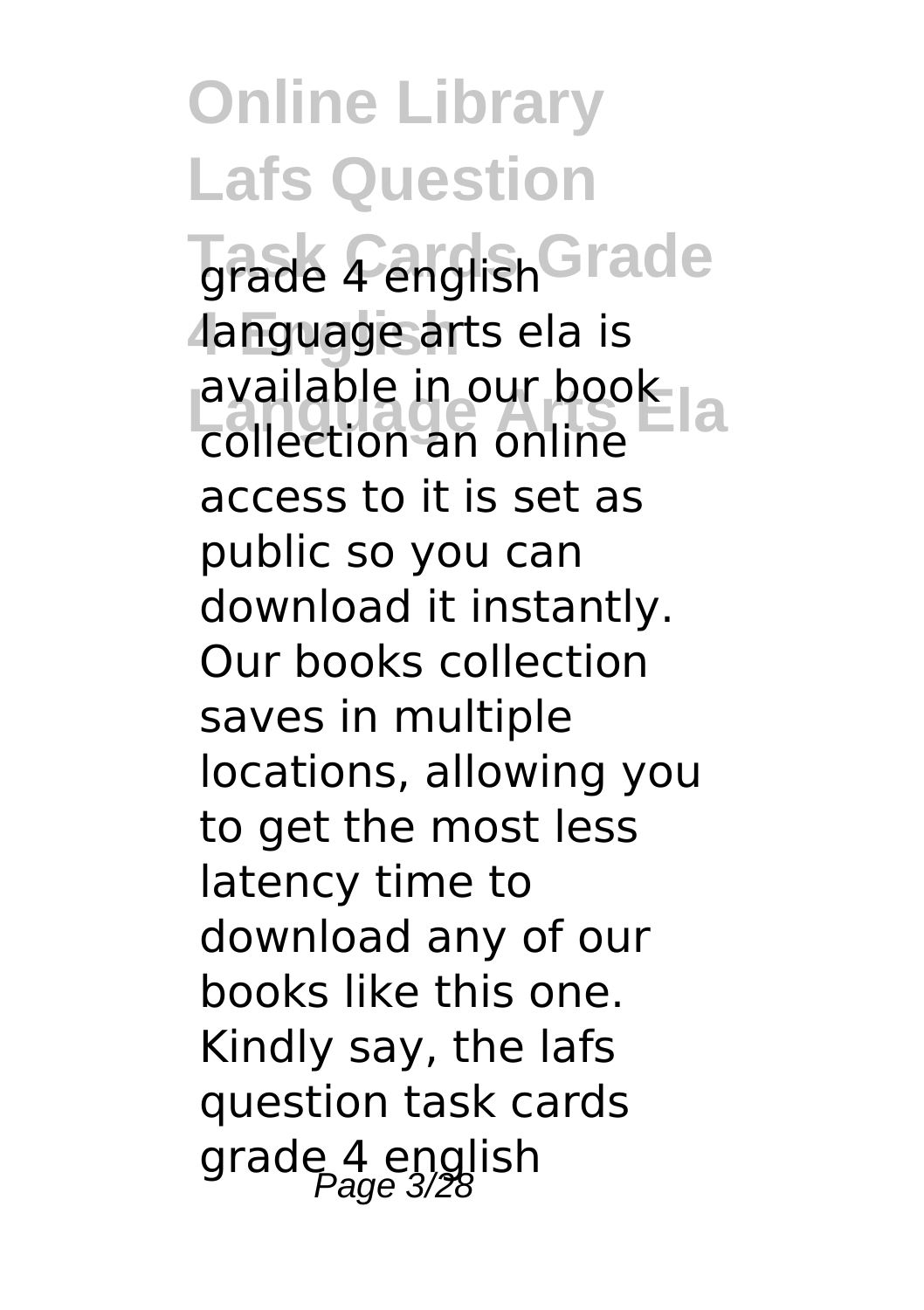**Online Library Lafs Question Tanguage arts ela isde 4 English** universally compatible with any devices to **Ela** read

When you click on My Google eBooks, you'll see all the books in your virtual library, both purchased and free. You can also get this information by using the My library link from the Google Books homepage. The simplified My Google eBooks view is also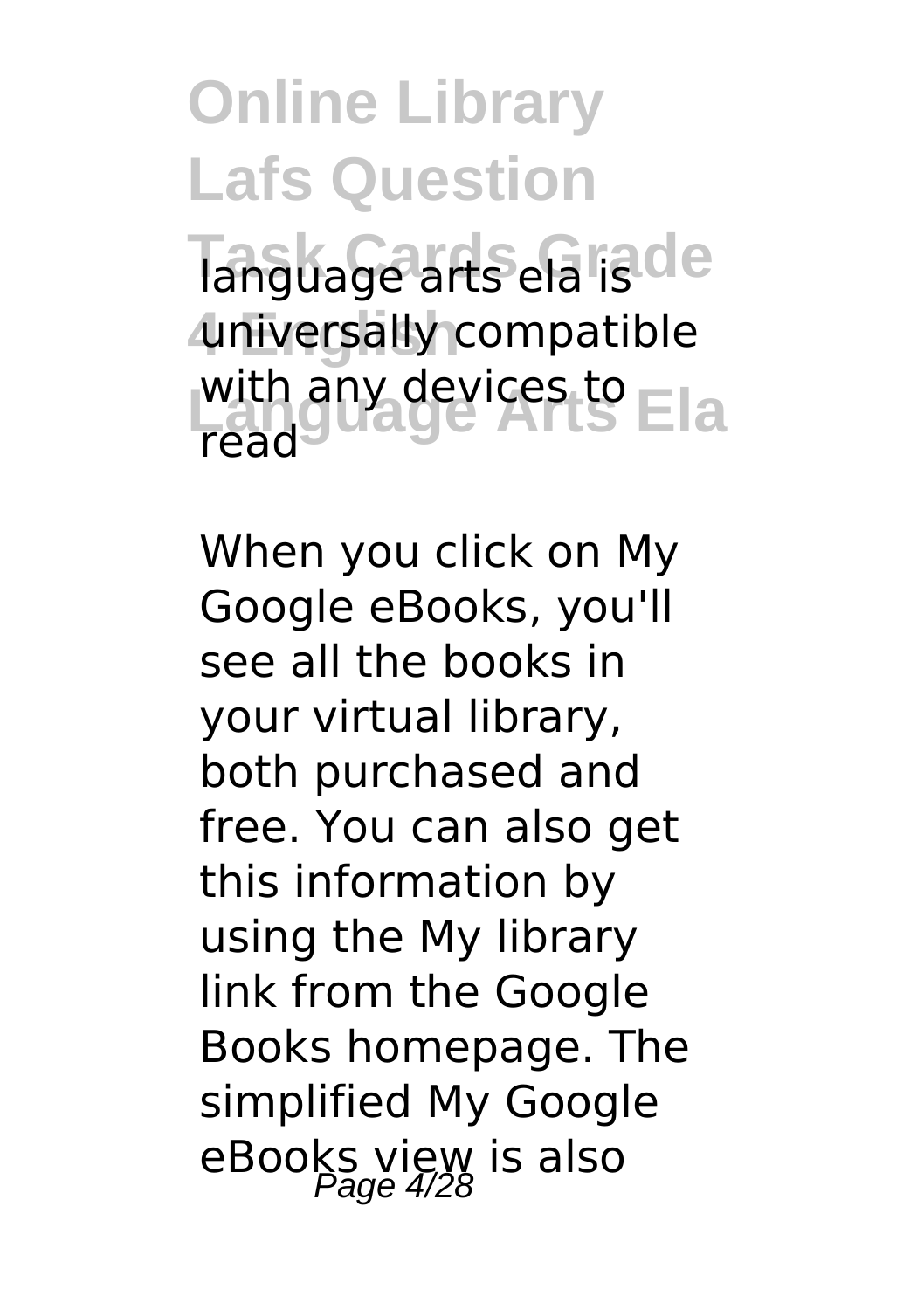what you'll see when<sup>le</sup> **4 English** using the Google Books **Language Arts Ela** app on Android.

#### **Lafs Question Task Cards Grade**

Elementary LAFS Question Task Cards Grade 3 Office of Academics and Transformation, Department of English Language Arts, 2014-2015 9/3/2014 Literary Informational Category 2: Craft and Structure<br>Page 5/28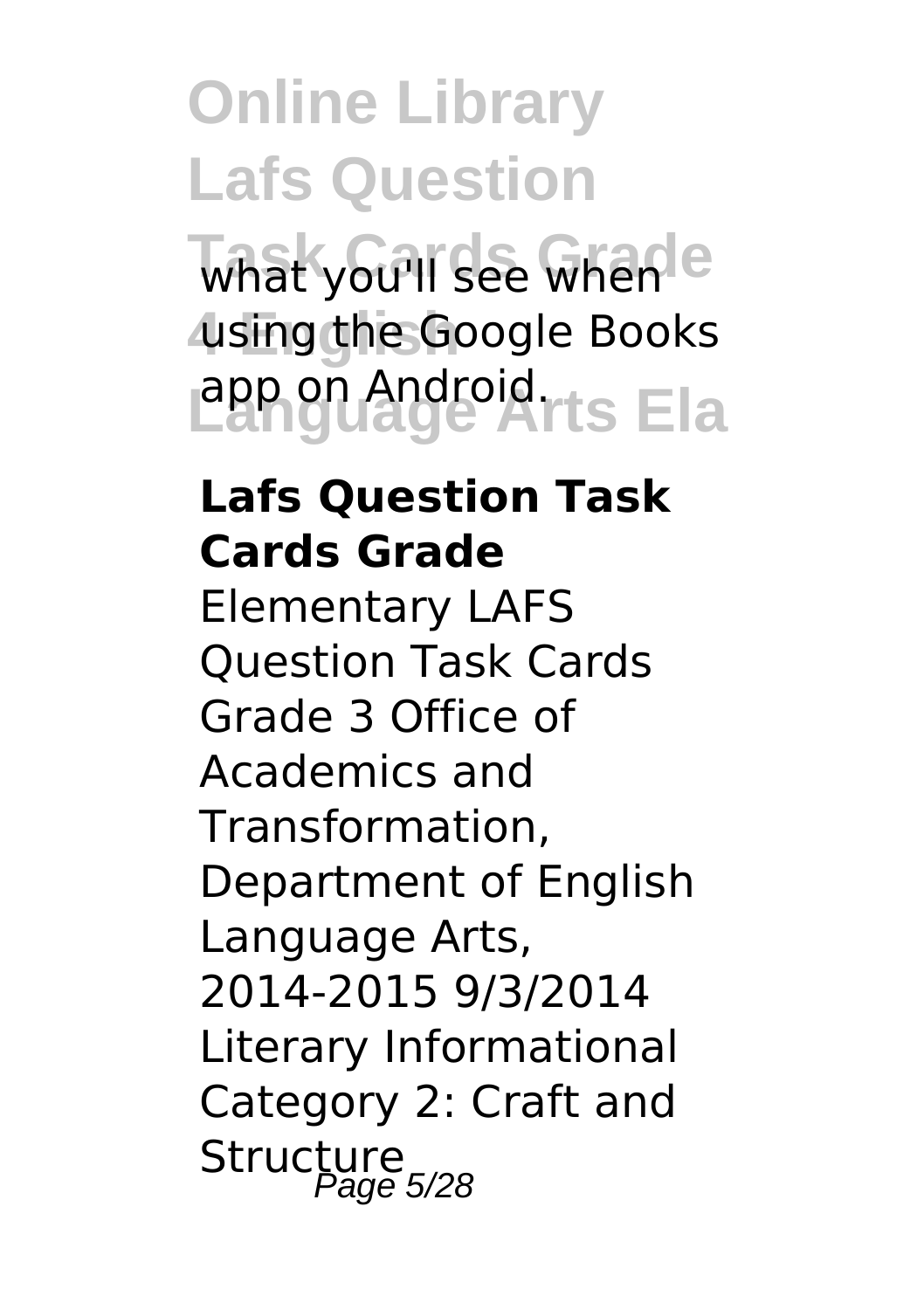LAFS.3.RL.4.2.4 Literal **4 English** & Nonliteral Language LAFS.3.L3.4 Multiple<br>Meaning Words Meaning Words , Context Clues, Affixes and Roots LAFS.3.L3.5

#### **LAFS Question Task Cards Grade 3**

Elementary LAFS Question/Prompting Task Cards Kindergarten MDCPS, Office of Academics and Transformation, 2015 -2016 Literary Informational Category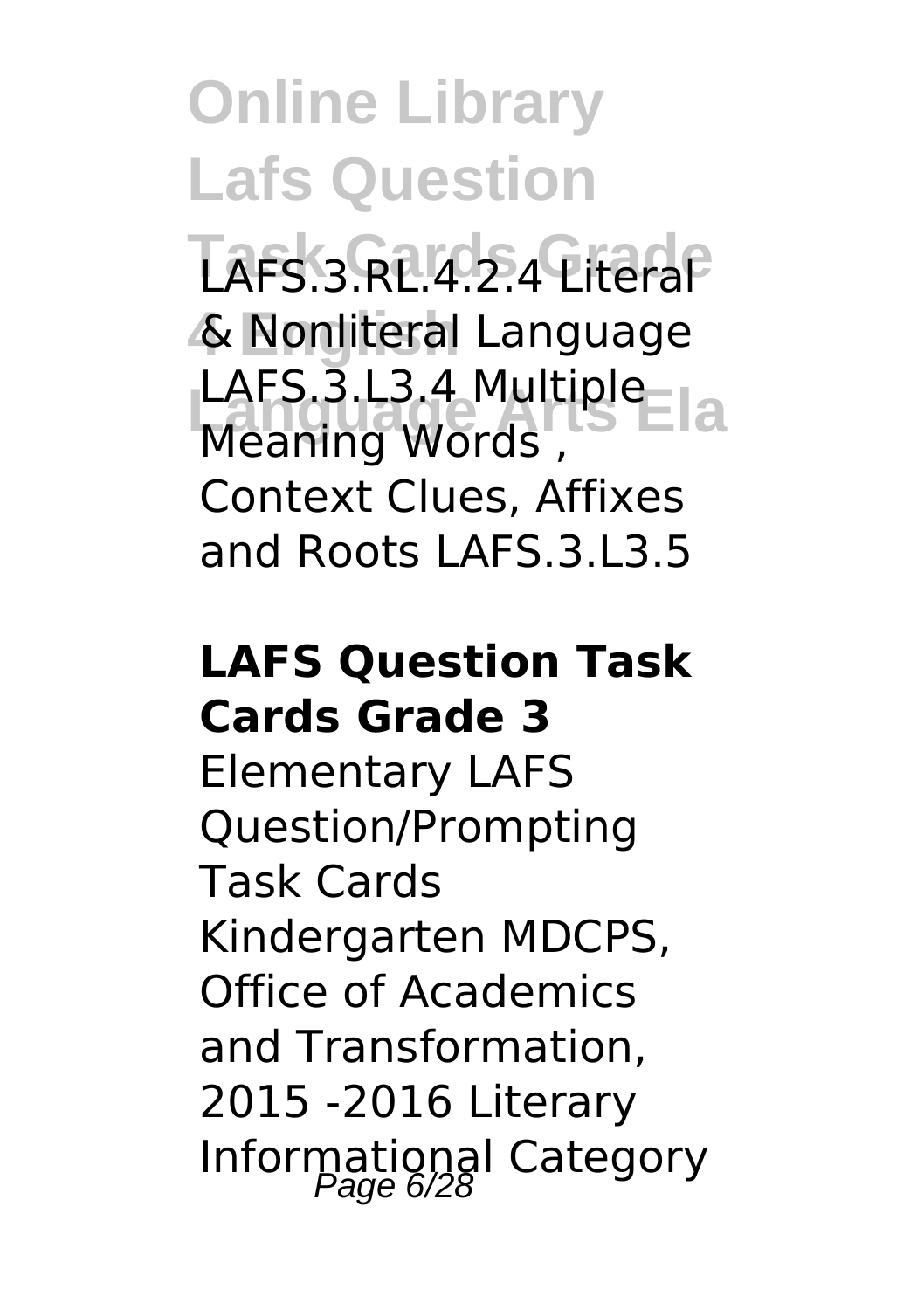**Online Library Lafs Question Z**: Craft and Structure **4 English** LAFS.K.RL.2.4 ASK/Affiswer Questions<br>About Unknown Words Ask/Answer Questions

#### **LAFS.K.RL.1.3 LAFS.K.RI.1.3 Identify Character Setting ...**

Due to the fact that LAFS are set to be fully implemented across the grades for the 2014-2015 school year, I decided to create these Task Cards of QUESTION STEMS that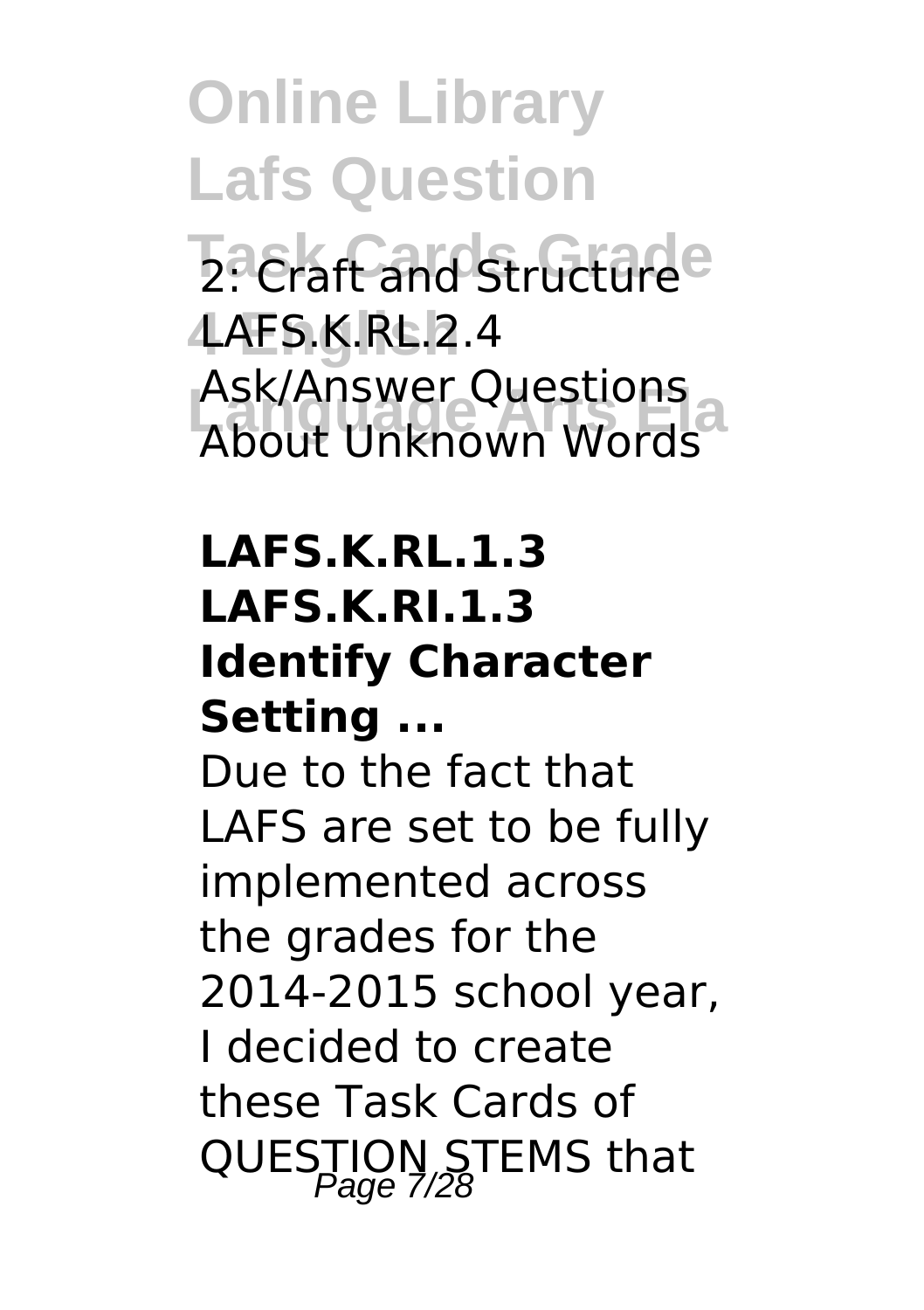**Task Cards Grade** could be used with 4th **4 English** graders. As a result, **Language Arts Ela** this product was born!

**LAFS Question Stems Task Cards {4th Grade} by More Time 2 ...** Elementary LAFS Question Task Cards Grade 4 Office of Academics and Transformation, Department of English Language Arts, 2014-2015 9/3/2014 Literary Informational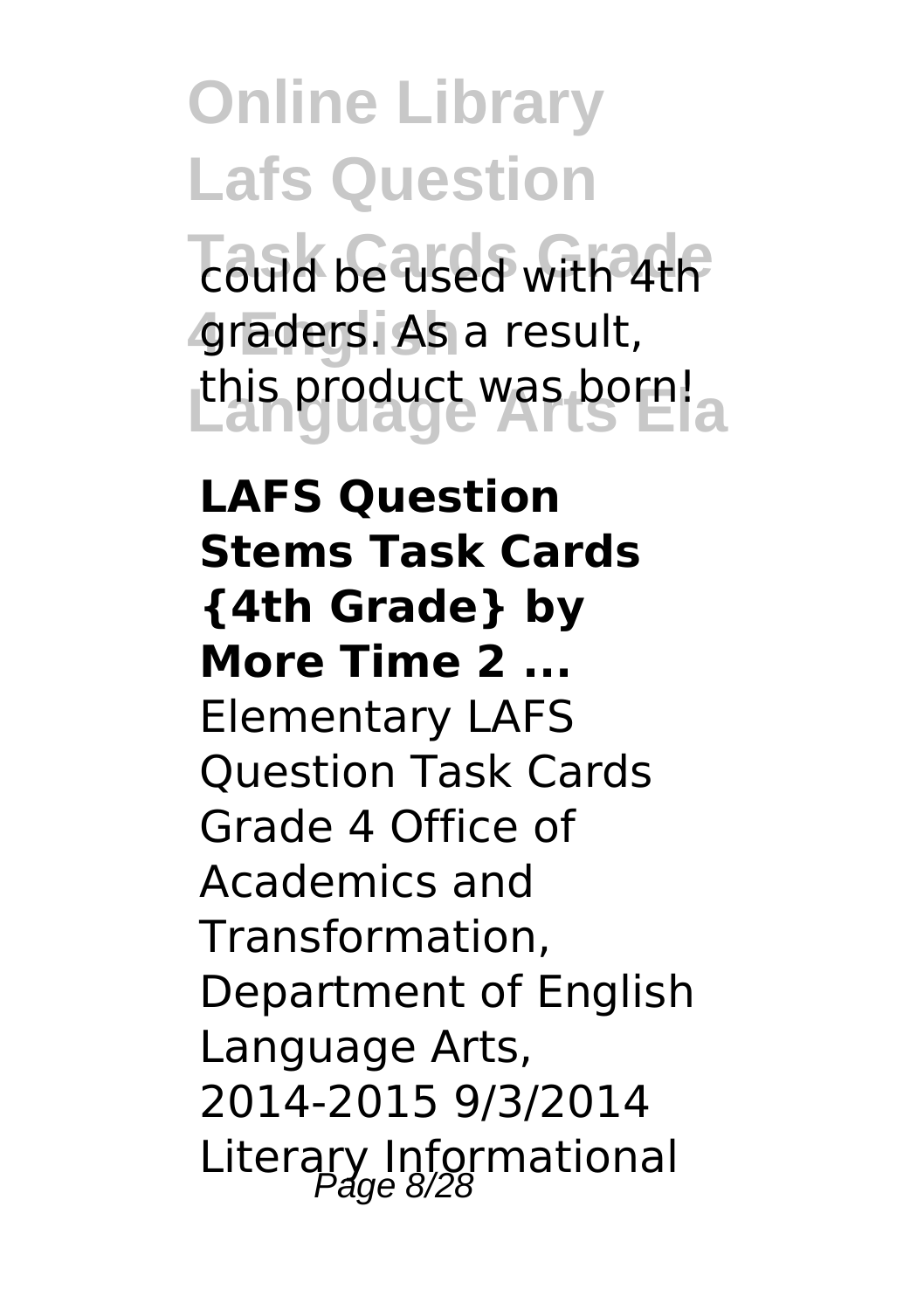**Category 3: Integration 4 English** of Ideas LAFS.4.RL.3.7 **Language Arts Ela** Text and Visual/ Oral Connection Between Presentation of the Text (Not exclusively asked about a single literary text)

**LAFS Question Task Cards Grade 4 - Language Arts** Elementary LAFS Question Task Cards

Grade 5 9/3/2014 2 Office of Academics and Transformation,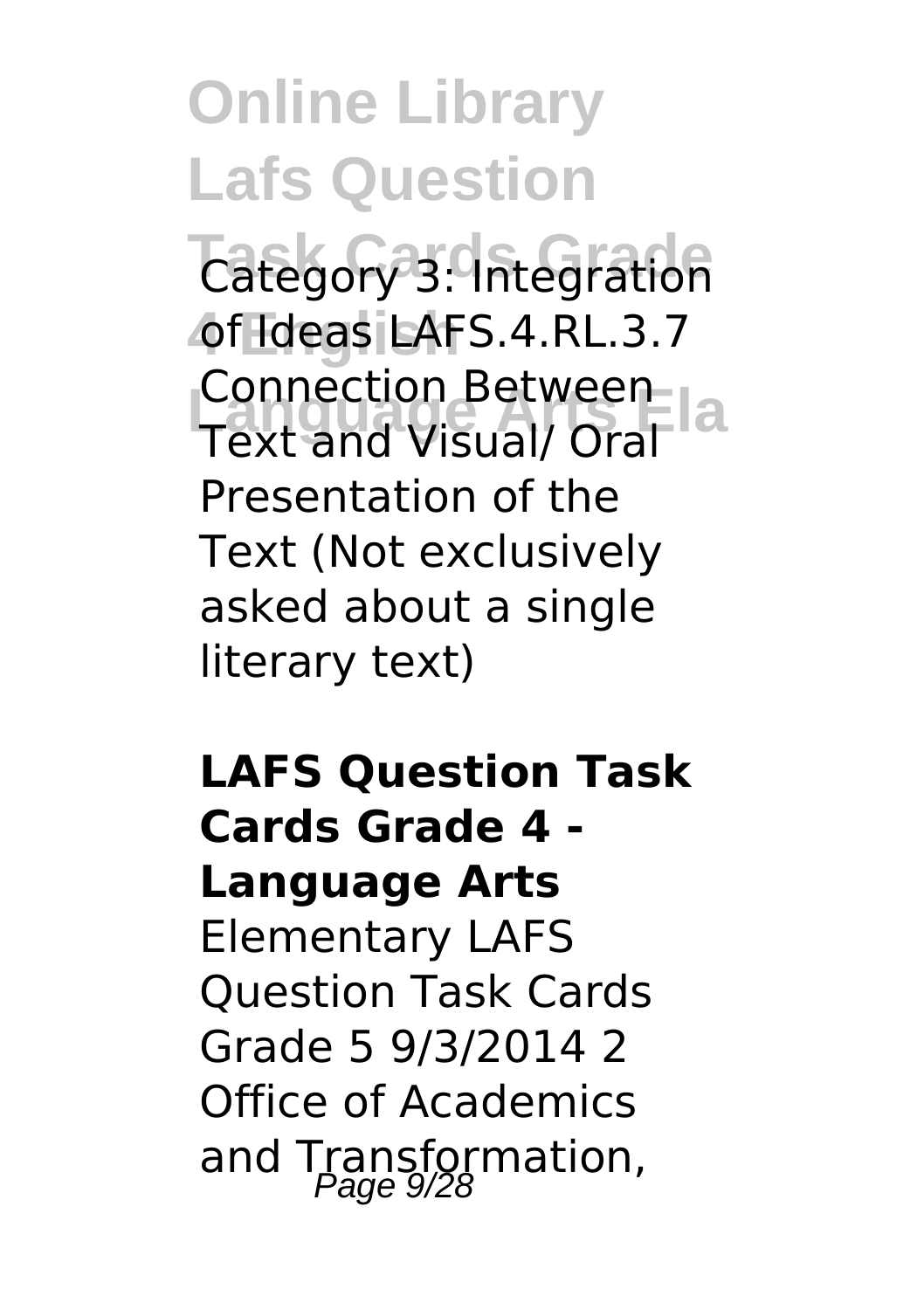**Online Library Lafs Question Department of English 4 English** Language Arts, **Language Arts Ela** Informational Category 2014-2015 Literary 2: Craft and Structure LAFS.RL.5.2.4 Literal and Non Literal Meaning of Words, LAFS.L3.4 Multiple Meaning Words , Context Clues, Greek and Latin Affixes and Roots

**LAFS Question Task Cards Grade 5** Elementary LAFS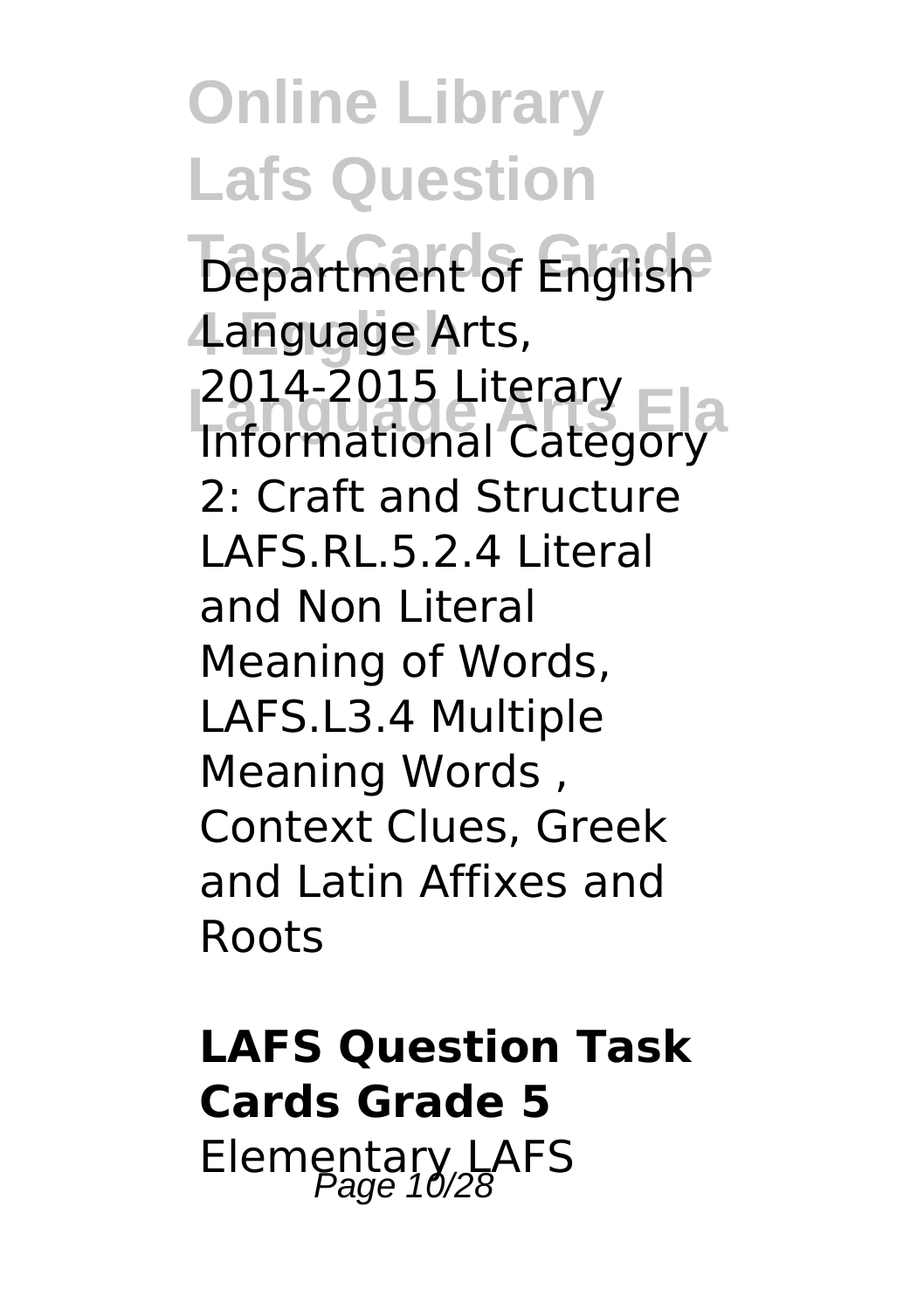**Online Library Lafs Question Question/Prompting de 4 English** Task Cards First Grade MDCPS, Office of<br>Academics and LS Ela Academics and Transformation, 2015 -2016 Literary Informational Category 3: Integration of Ideas LAFS.1.RL.3.7 Relationship between illustrations & Text • What is an illustration?

**MDCPS, Office of Academics and Transformation, 2015** -2016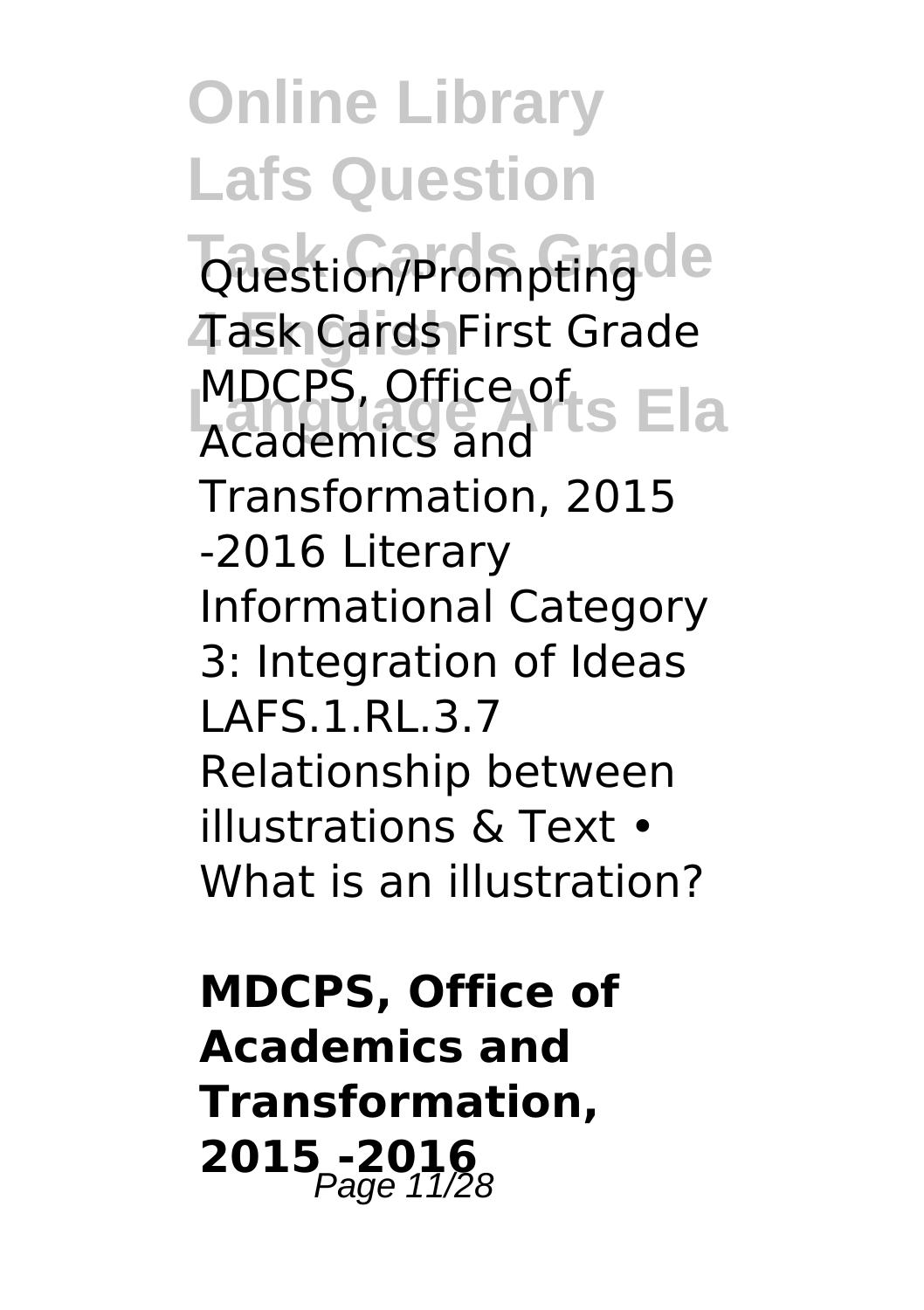**Online Library Lafs Question Elementary LAFS rade 4 English** Question Task Cards Grade 3.2 Office of **Ela** Academics and Transformation, Department of English Language Arts, 2014-2015 Literary Informational Category 2: Craft and Structure LAFS.3.RL.4.2.4 Literal & Nonliteral Language LAFS.3.L3.4 Multiple Meaning Words , Context Clues, Affixes and Roots LAFS.3.L3.5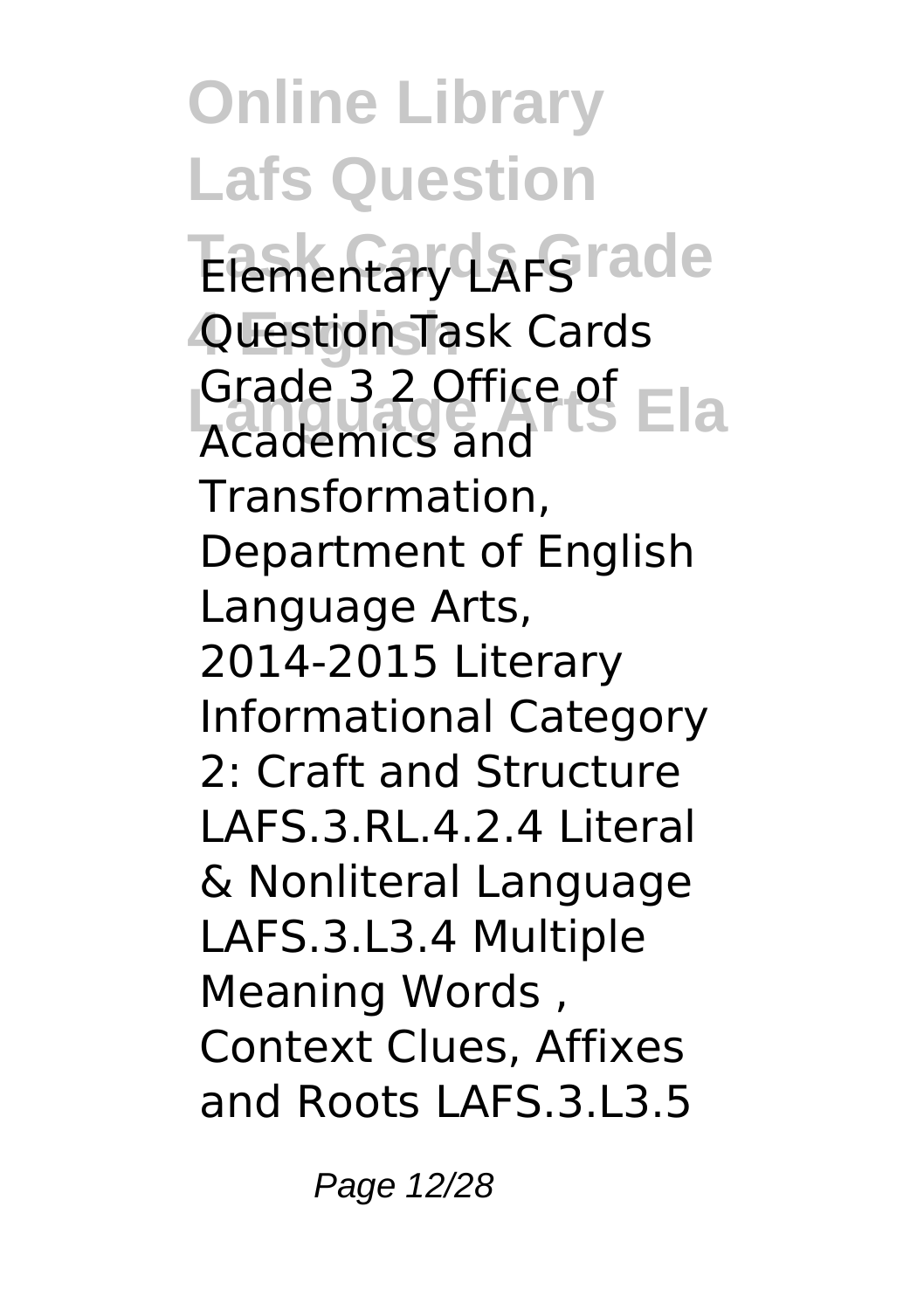**Online Library Lafs Question Task Cards Grade LAFS Question Task 4 English Cards Grade 3 Revised**<br>Elementary LAFS<sup>S</sup> Ela **Revised** Question Task Cards 2ndGrade MDCPS, Office of Academics and Transformation, 2015 -2016 Literary Informational Category 2: Craft and Structure LAFS.2.RL.2.4 Words/Phrases Supply Meaning and Rhythm Elementary LAFS Question Task Cards 2ndGrade<br>Page 13/28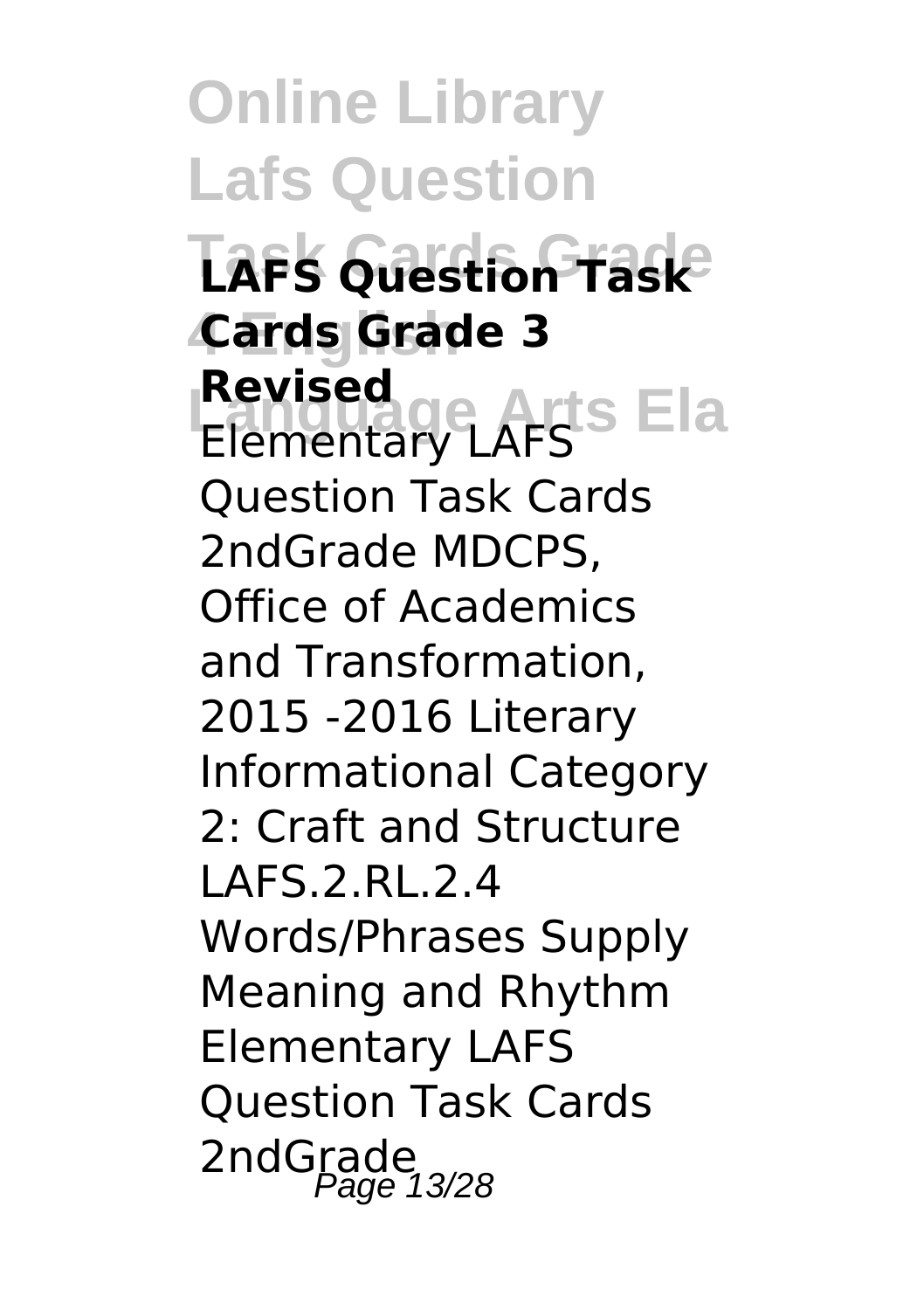**Online Library Lafs Question Task Cards Grade**

**4 English MDCPS, Office of Academics and<br>
Transformation**<br> **A Transformation, 2015 -2016** District Formative Assessements Frequently Asked Questions. Florida **Standards** Assessments (FSA) Portal. Elementary ELA Block TAP. Materials: LAFS Question Task Cards Grade 3. LAFS Question Task Cards Grade 4 LAFS Question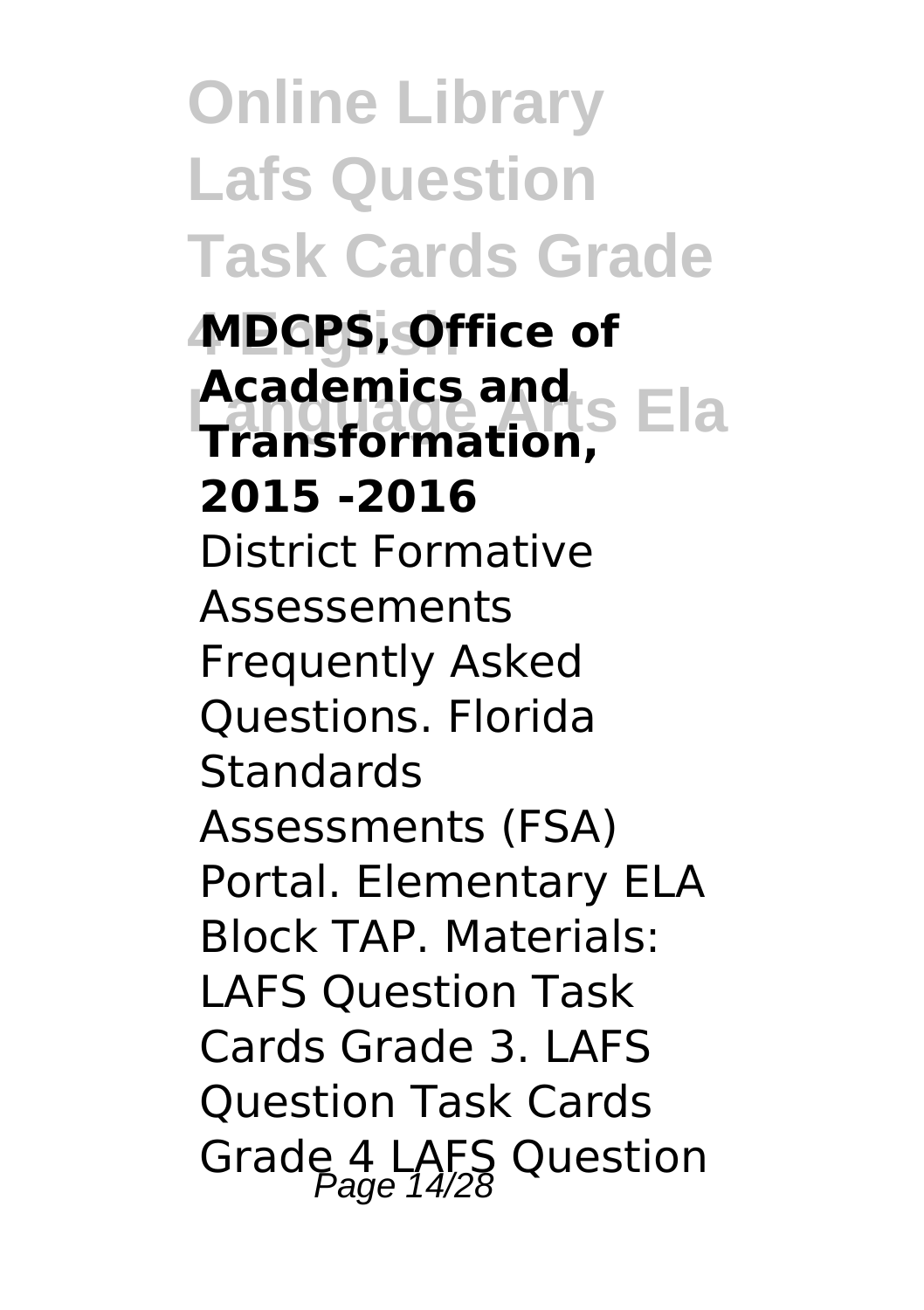**Online Library Lafs Question Task Cards Grade** Task Cards Grade 5 **4 English Language Arts Ela Literacy Assessments - Walton County School District** 20 Questions asked in a variety of ways focused on cause and effect. Each task card has a brief realistic fiction selection geared toward grades 3-5. Each task card has two questions such as:-- Causes or reasons -- Effects or results-- How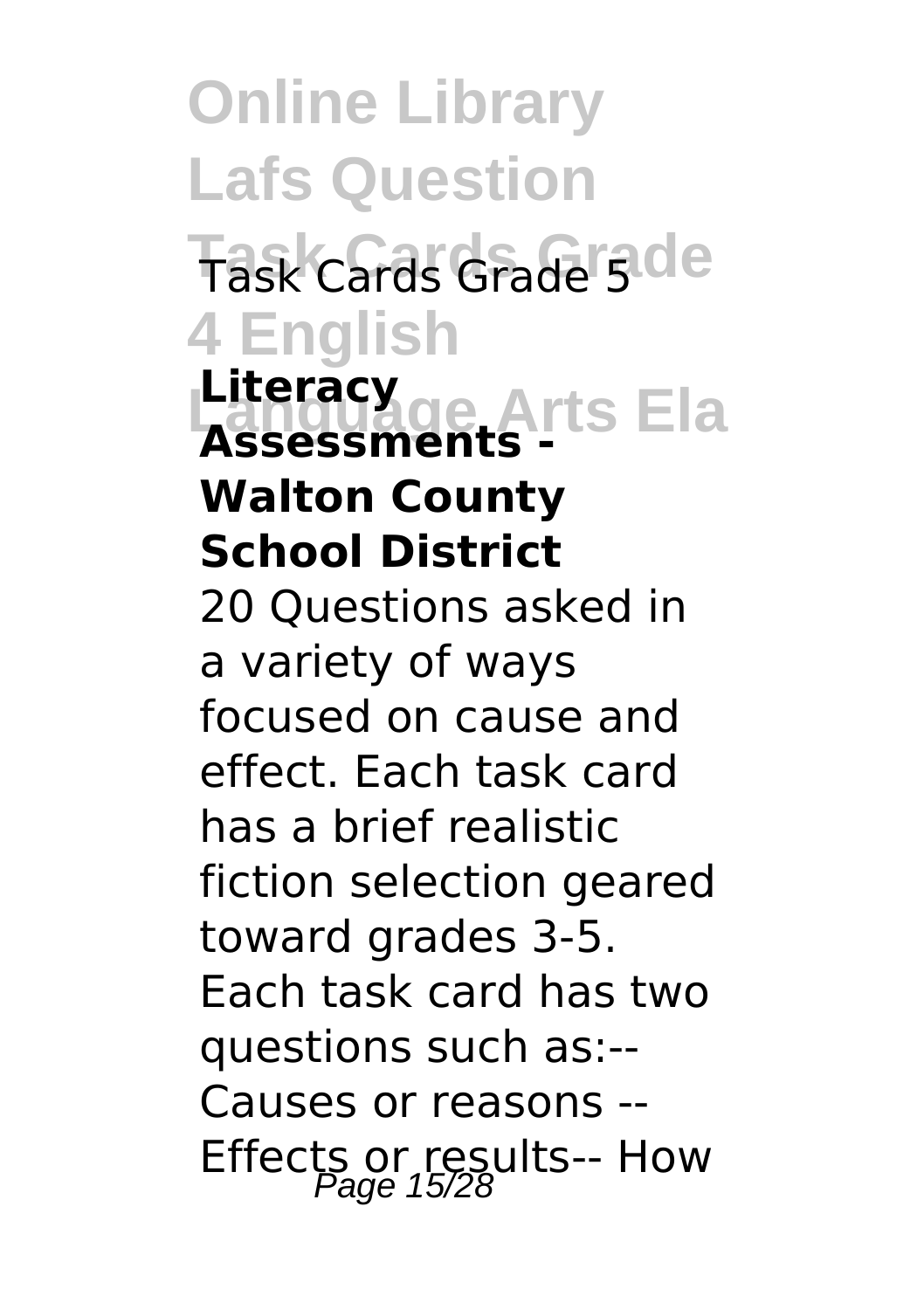**Ta** character is affected or responds-- What **Language Arts Ela** happens before an

**Cause And Effect Task Cards & Worksheets | Teachers Pay ...** Product Description This product includes more than 120 questions correlating to the 2nd grade Language Arts Florida

Standards (LAFS) for Reading Literature  $(R.L.)$  and Reading Page 16/28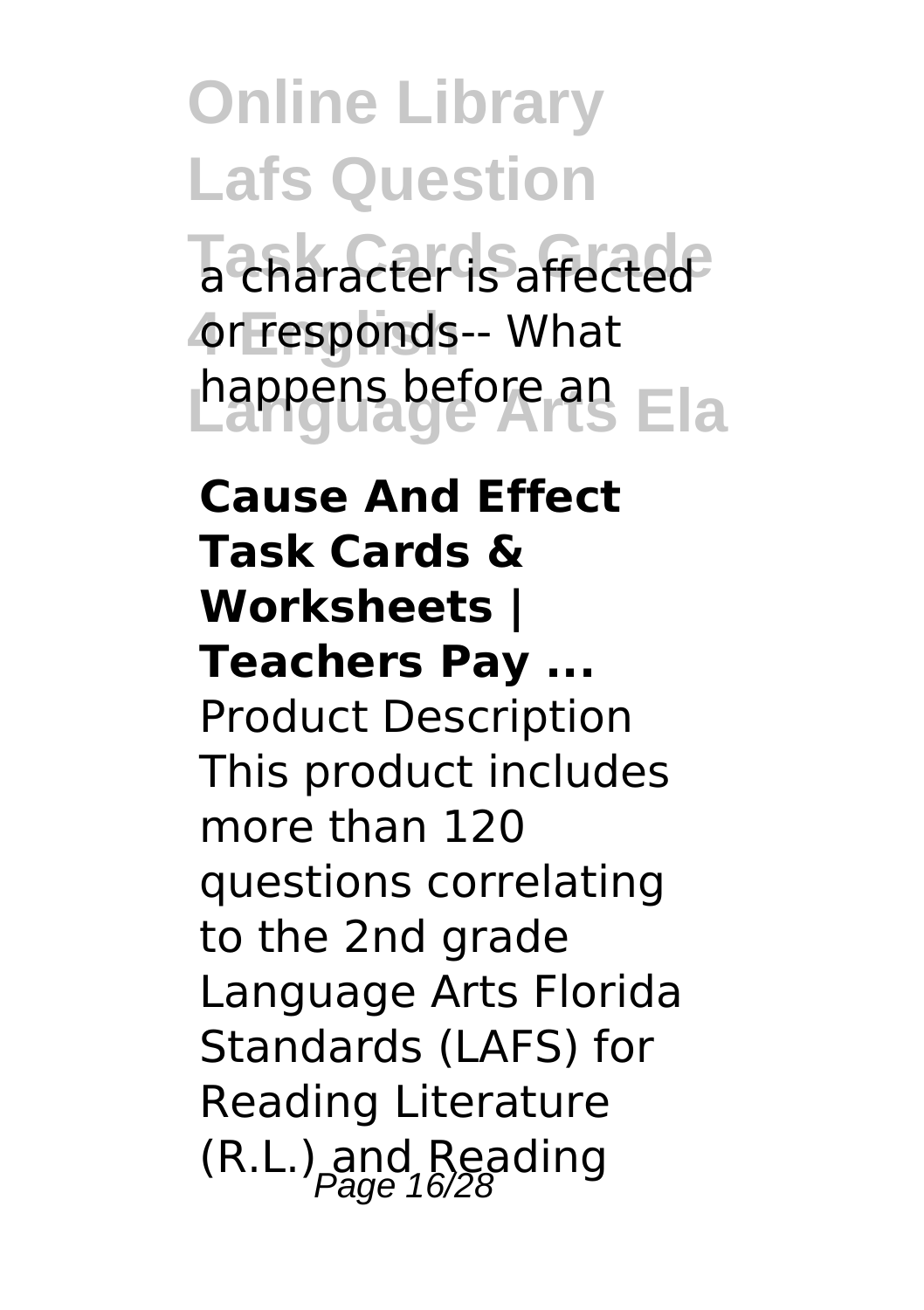**Informational Text ade 4 English** (R.I.). There are 7-11 **questions for each of a**<br>the **BL** and **BL** 2nd the R.L. and R.I. 2nd grade standards.

**Language Arts Florida Standards (LAFS) 2nd Grade Task Cards** LAFS.1112.W.2.4 Produce clear and coherent writing in which the development, organization, and style are appropriate to task,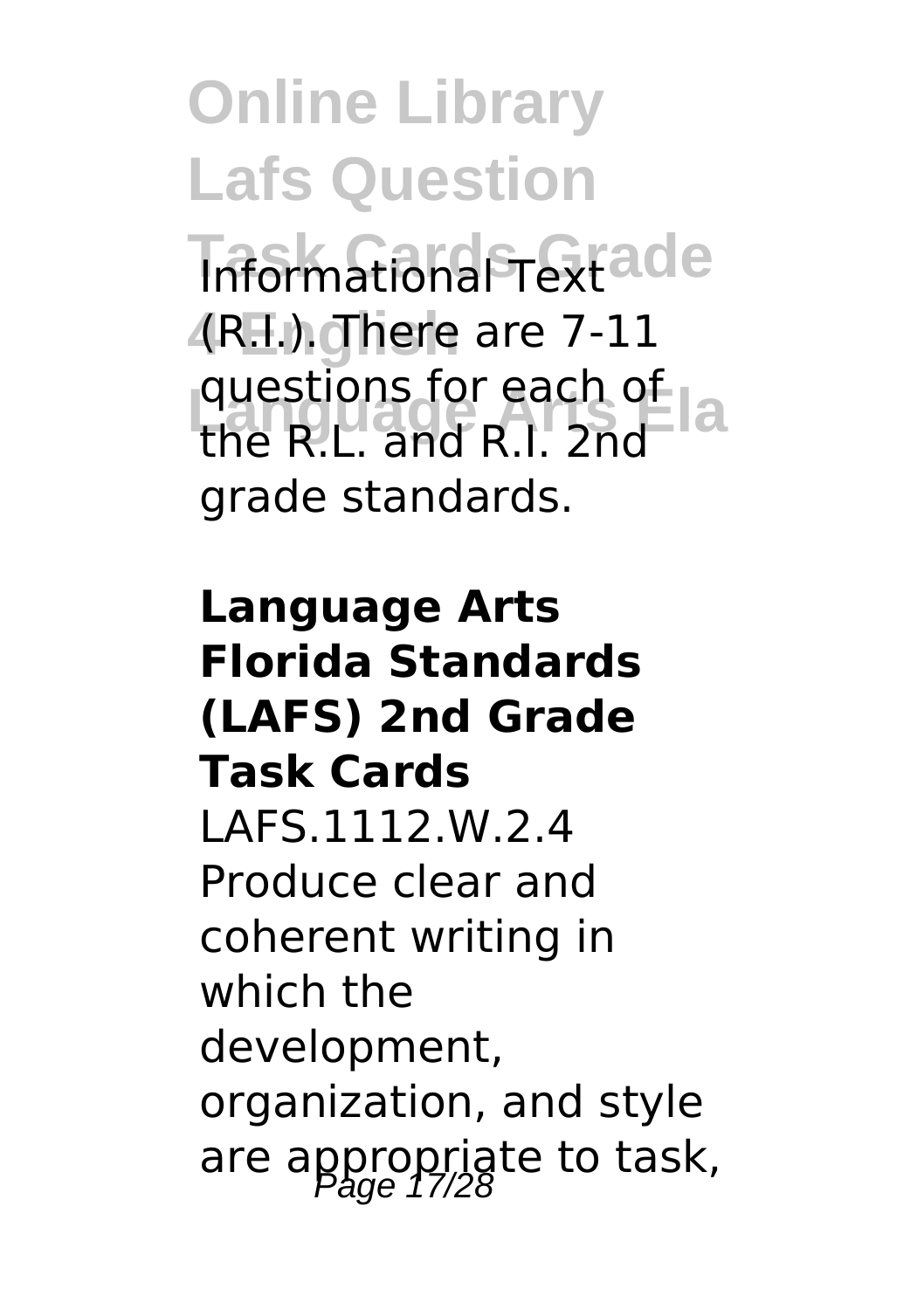**Tarpose, and audience. 4 English** (Grade-specific expectations for **Language Article**<br>Surfactures are writing types are defined in standards 1–3 above.) Cognitive Complexity: Level 3: Strategic Thinking & Complex Reasoning

#### **Language Arts Florida Standards (LAFS) Grades 11 & 12** Elementary LAFS Question Task Cards Grade 5 9/3/2014 2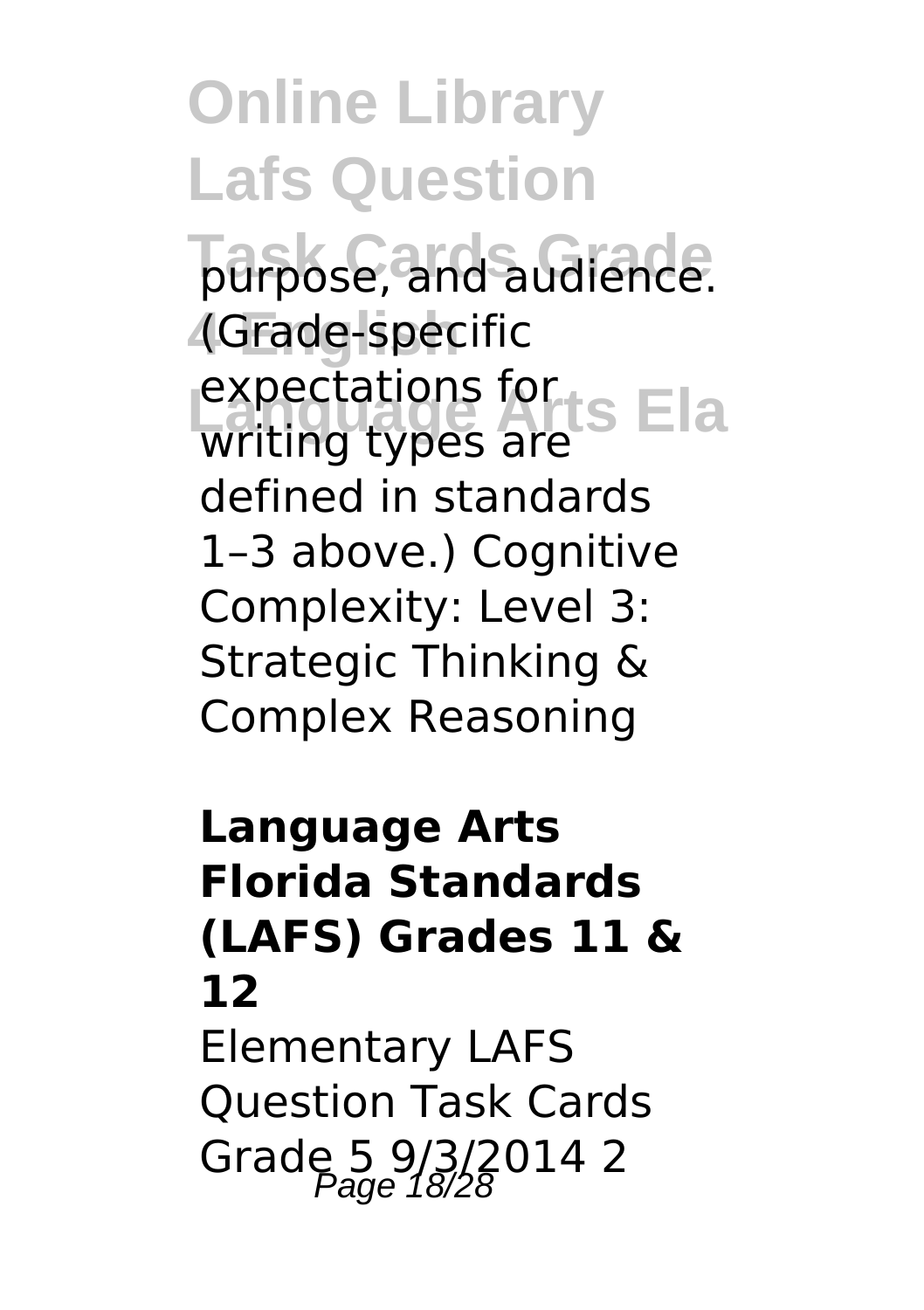**Office of Academics de 4 English** and Transformation, **Department of English**<br>Language Arts Language Arts, 2014-2015 Literary Informational Category 2: Craft and Structure LAFS.RL.5.2.4 Literal and Non Literal Meaning of Words, LAFS.L3.4 Multiple Meaning Words, Context Clues, Greek and Latin Affixes and Roots

### **LAFS Question Task**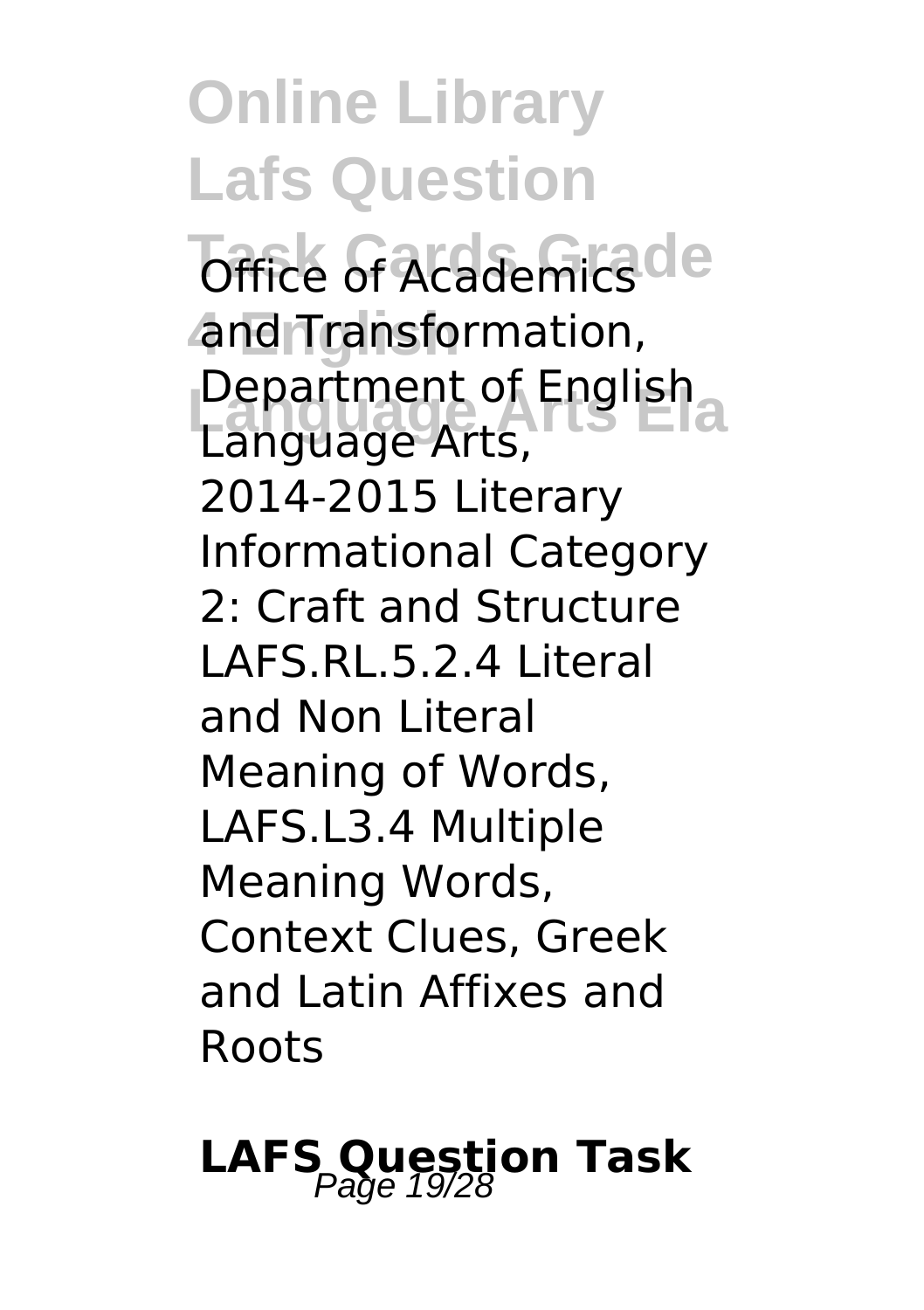**Online Library Lafs Question**  $\overline{\text{Cards}}$  Grade 5 -*Cards* **4 English Miami-Dade County Language Arts Ela ...** Elementary LAFS Question Task Cards Grade 3 3 MDCPS, Office of Academics and Transformation, 2015-2016 Literary Informational Category 3: Integration of Ideas LAFS.3.RL.3.7

Connection Between Text, Illustrations Contribution Audio or Multimedia Presentation Adding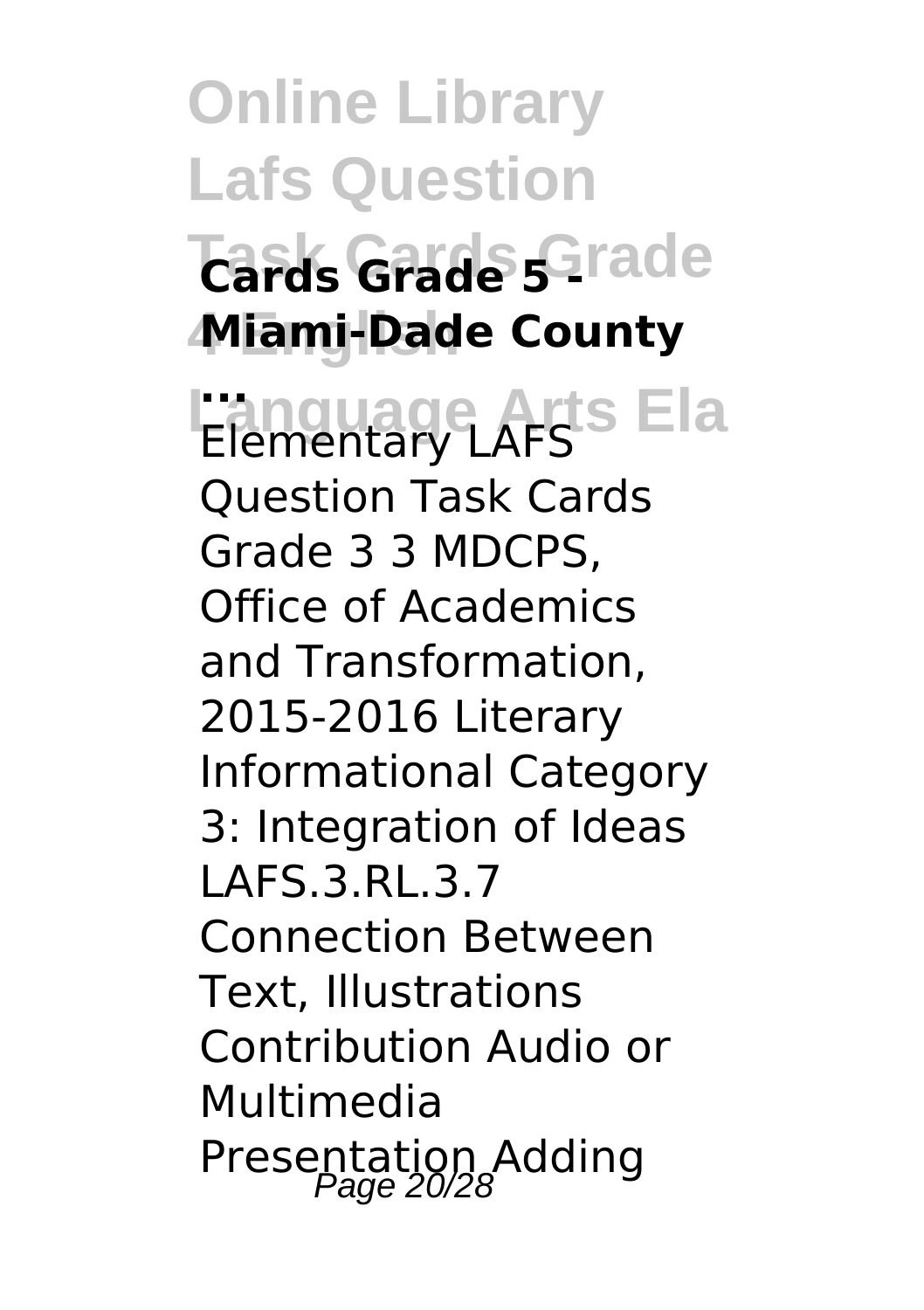**Online Library Lafs Question** Meaning (e.g., create<sup>e</sup> **4 English** mood, emphasize **Language Artical**<br>aspects of a character or setting).

#### **Elementary LAFS Question Task Cards Grade 3 Literary ...**

This product includes more than 120 questions correlating to the 2nd grade Language Arts Florida Standards (LAFS) for Reading Literature (R.L.) and Reading Informational Text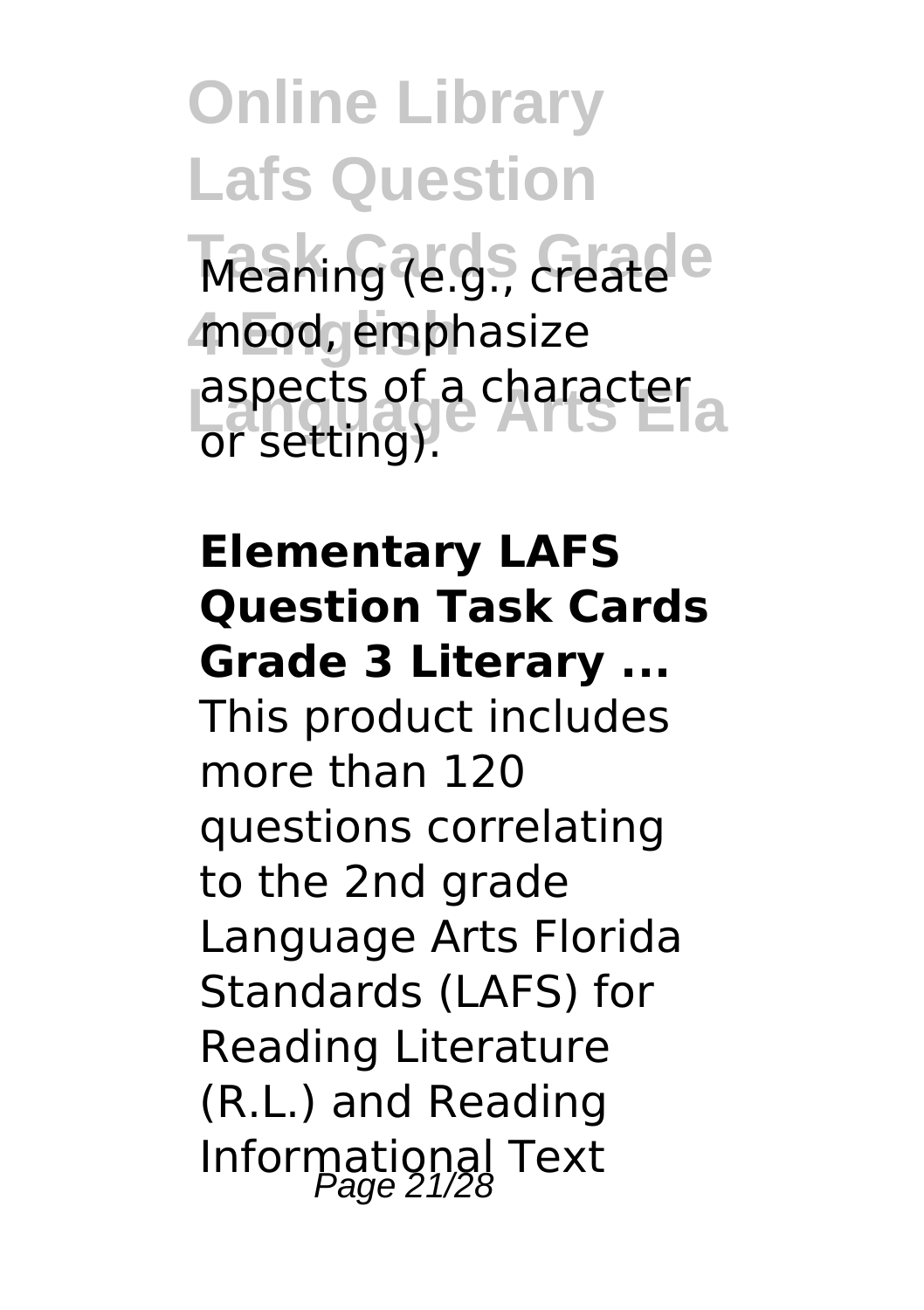**TR.F.**). There are **Grade 4 English** questions for each of **Language Arts Ela** grade standards. These the R.L. and R.I. 2nd task cards are versatile and can b

#### **Lafs 2nd Grade Worksheets & Teaching Resources | TpT** LAFS.1.RL.1.1 Ask and answer questions about key details in a text. Cognitive Complexity: ... LAFS.1.RF.3.3 Know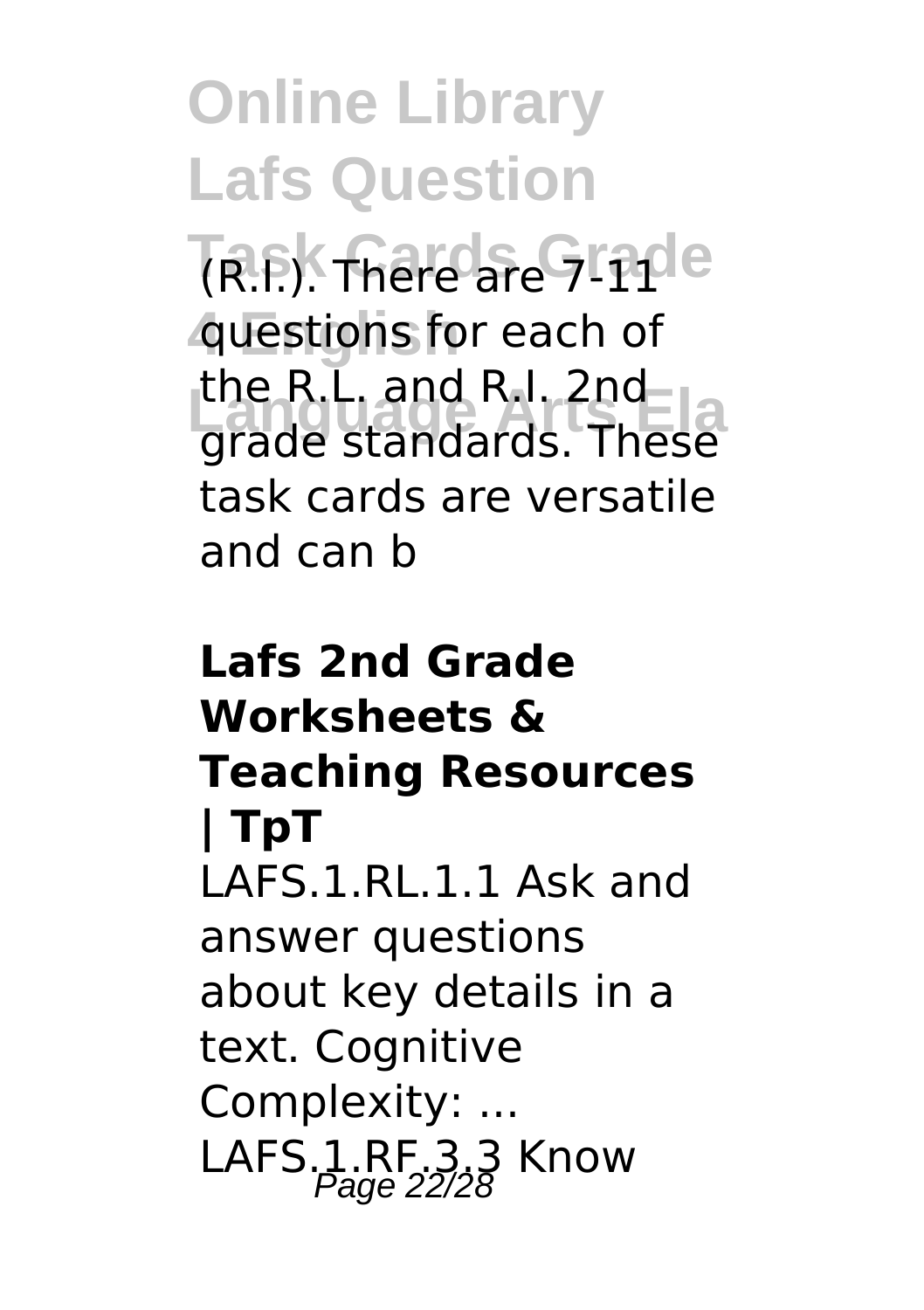**Online Library Lafs Question Tand apply grade-level**e **phonics and word Language Skills in Language Article**<br>
analysis skills in Language Ela decoding ... LAFS. 1.SL.2.6 Produce complete sentences when appropriate to task and situation. (See grade 1 Language standards 1 and 3 on page 26 for specific expectations.) ...

**Language Arts Florida Standards (LAFS) Grade 1** Showing 8 worksheets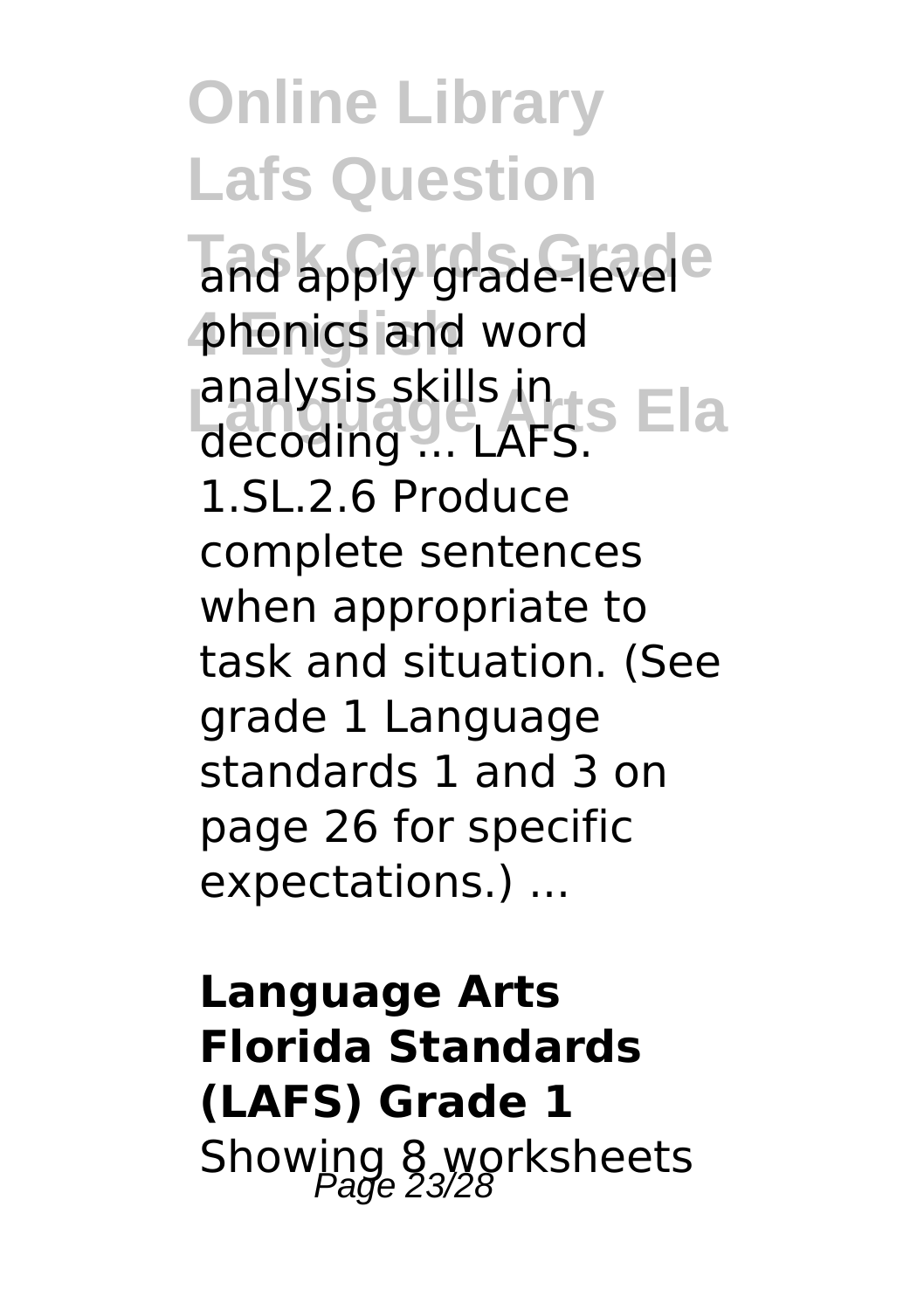**For Grade 4 Language** Arts Performance Task. **Language Arts Ela** 4 english language arts Worksheets are Grade practice test, Grade 4in formationalperformanc etask... Commo Core - Math. Kindergarten Grade 1 Grade 2 Grade 3 Grade 4 Grade 5 Grade 6 Grade 7 Grade 8. ... Lafs question task cards grade 4.

**Grade 4 Language Arts Performance Task Worksheets -** Page 24/28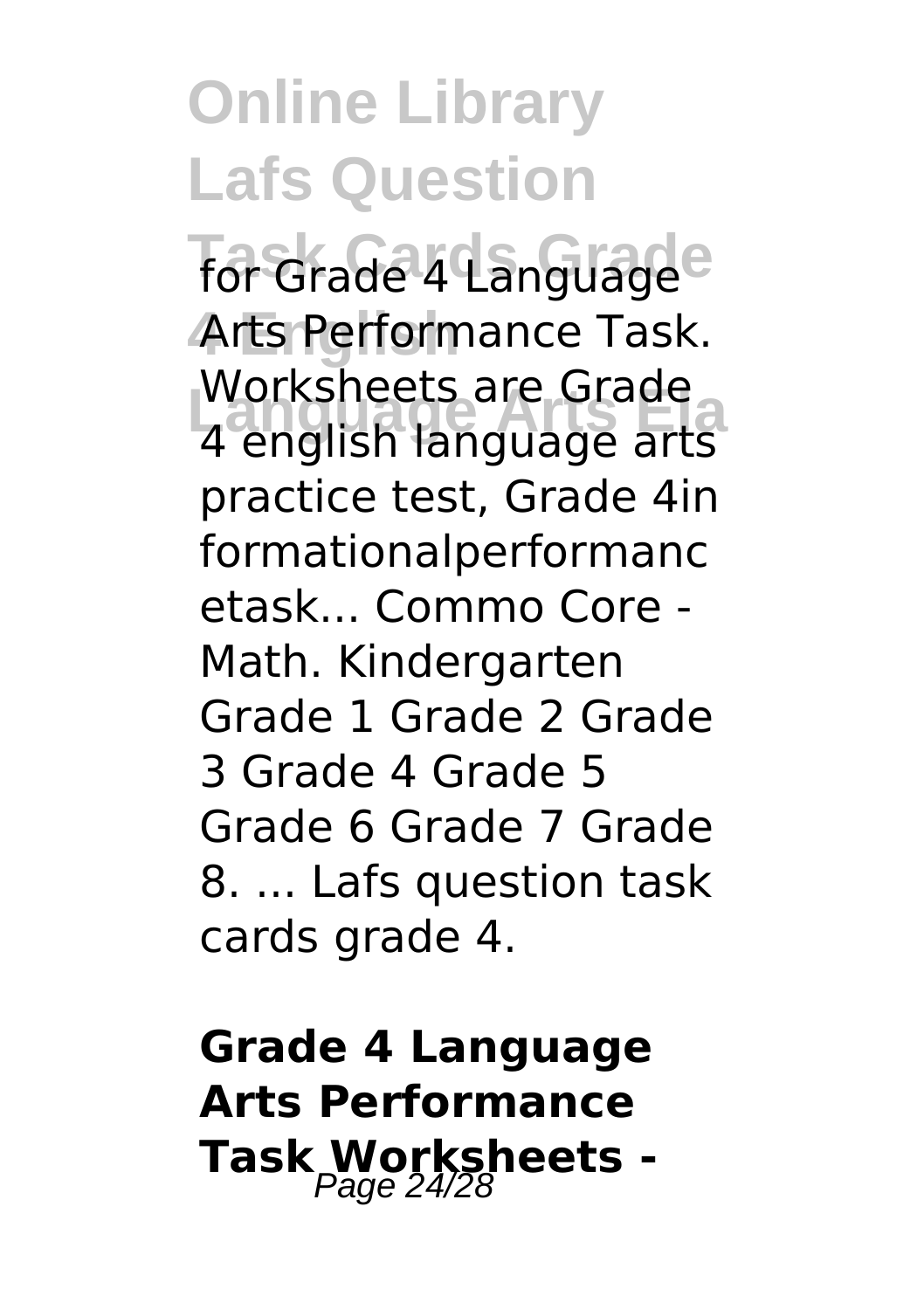**Online Library Lafs Question Task Cards Grade Lesson ... 4 English** Due to the fact that **LAFS are set to be fully**<br>implemented across implemented across the grades for the 2014-2015 school year, I decided to create these Task Cards of QUESTION STEMS that could be used in the 2nd grade. As a result. this product was born!

**LAFS Question Stems Task Cards {2nd Grade} by More Time 2 ...**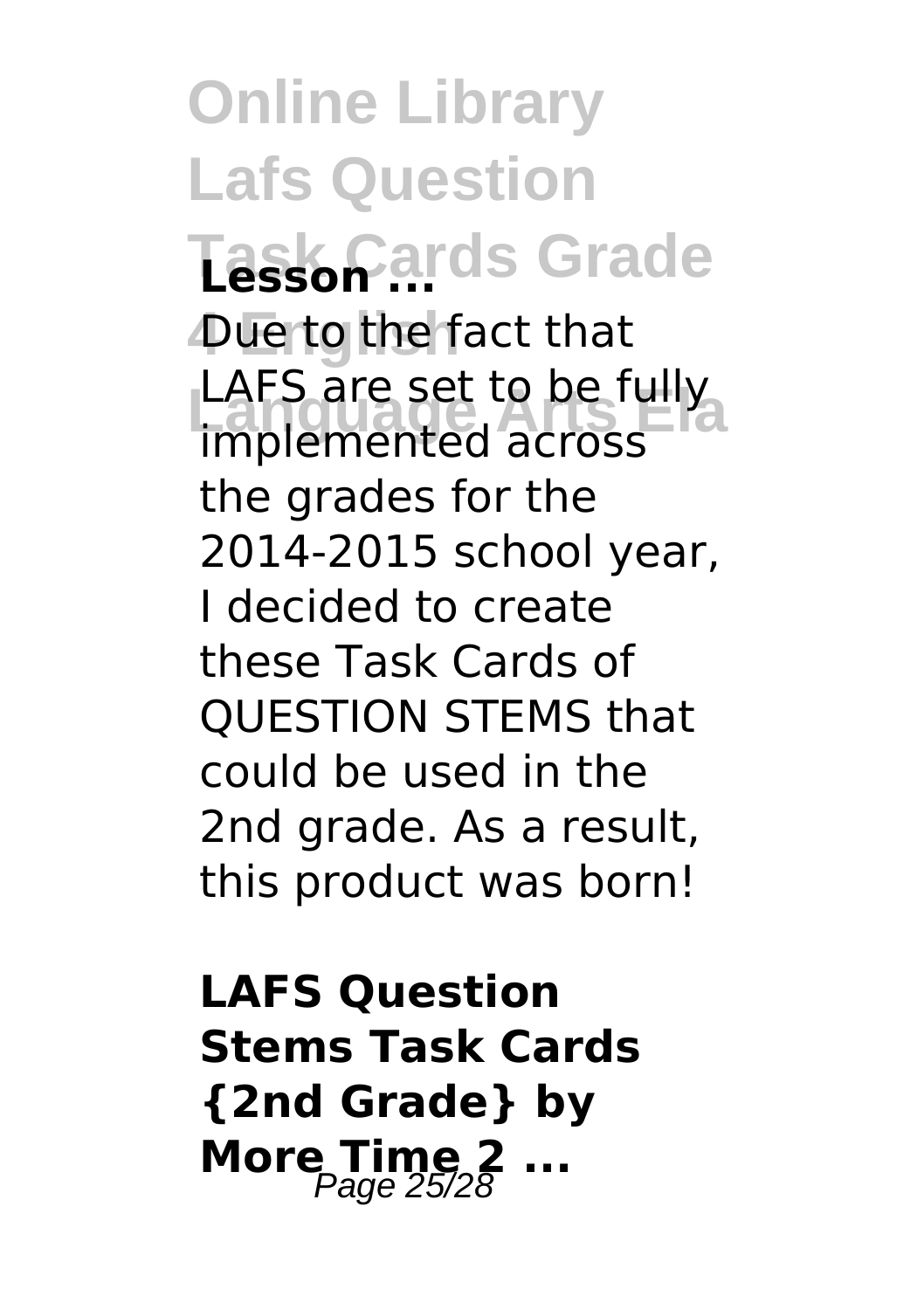**Central Message Third 4 English** Grade. Displaying top 8 **Worksheets found for -**<br>Central Message Third Central Message Third Grade. Some of the worksheets for this concept are Lesson 8 determining the central message, English language arts bookmarks, Grade three, Grade 3 reading, Lafs question task cards grade 3 revised, Texas essential knowledge and skills for grade  $3$ , Genre unit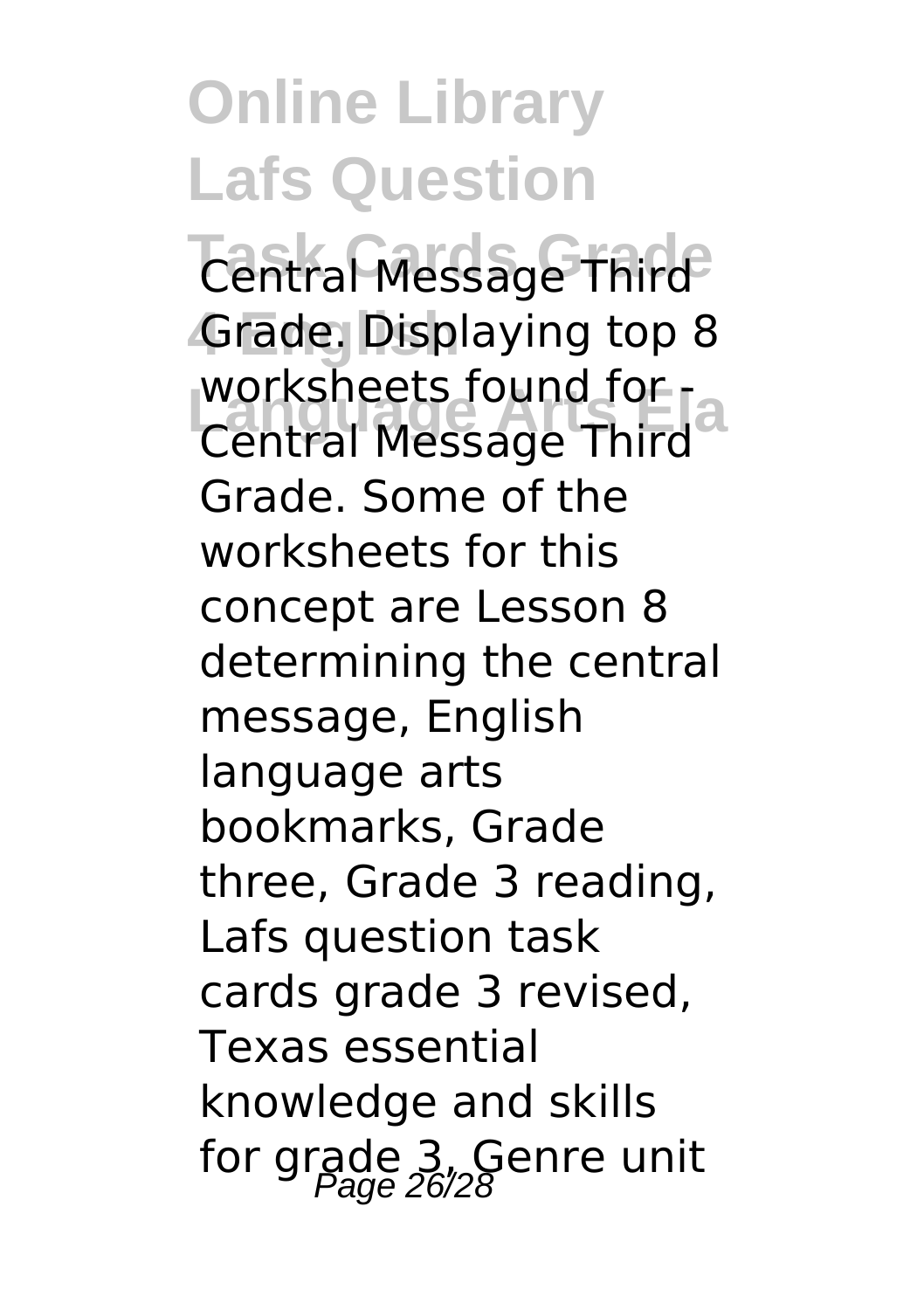**Task Cards Grade** traditional literature, **4 English** 3rd grade curriculum ...

#### **Language Arts Ela Central Message Third Grade Worksheets - Learny Kids** Displaying 8

worksheets for Grade 4 Language Arts Performance Task. Worksheets are Grade 4 english language arts practice test, Grade 4in formationalperformanc etask... New Look! Math by Grade.